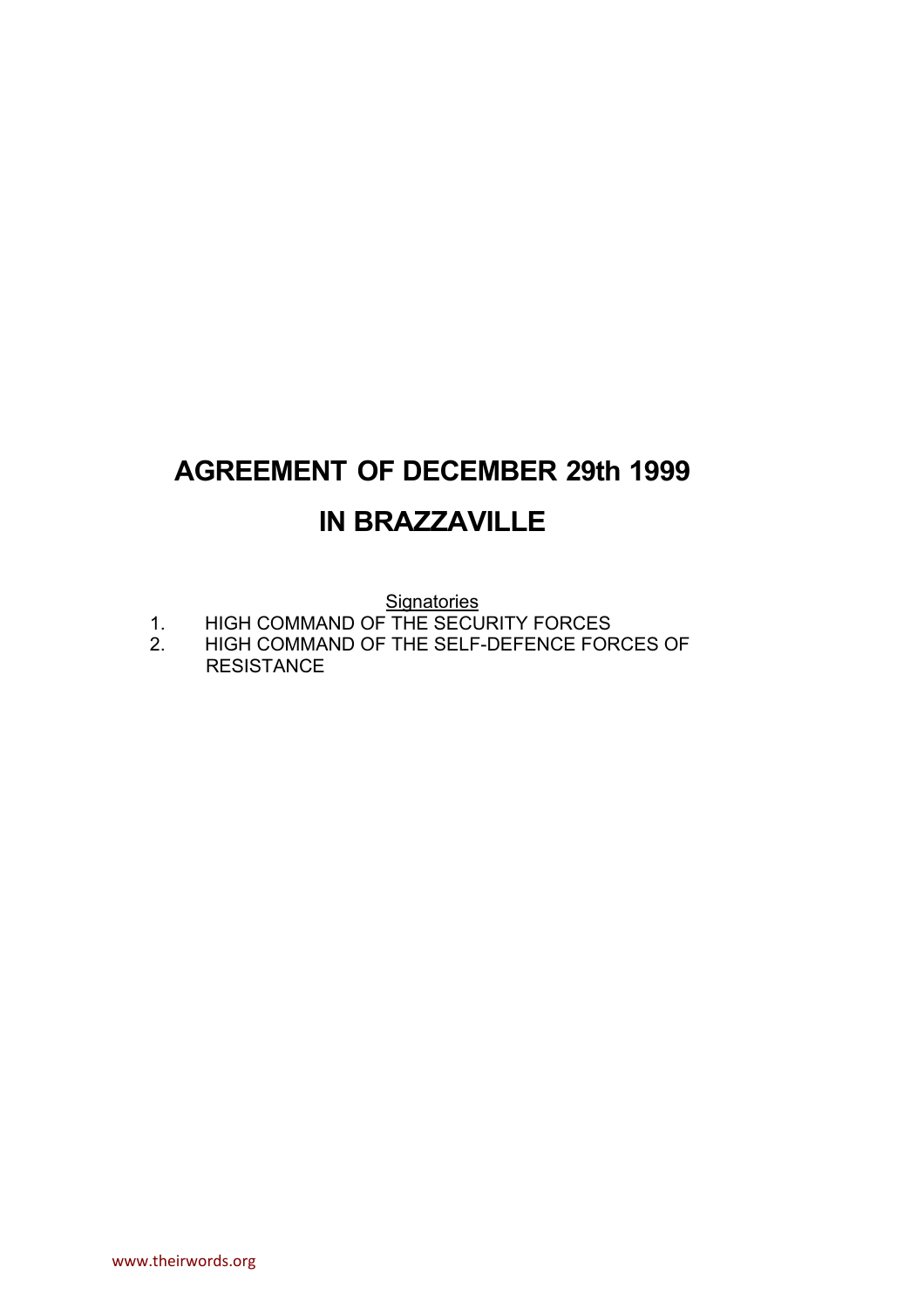# **CEASEFIRE AND ENDING HOSTILITIES AGREEMENT BETWEEN THE HIGH COMMAND OF THE SECURITY FORCES AND THE HIGH COMMAND OF THE SELF-DEFENCE FORCES OF RESISTANCE (FADR) IN BRAZZAVILLE, THE REPUBLIC OF CONGO**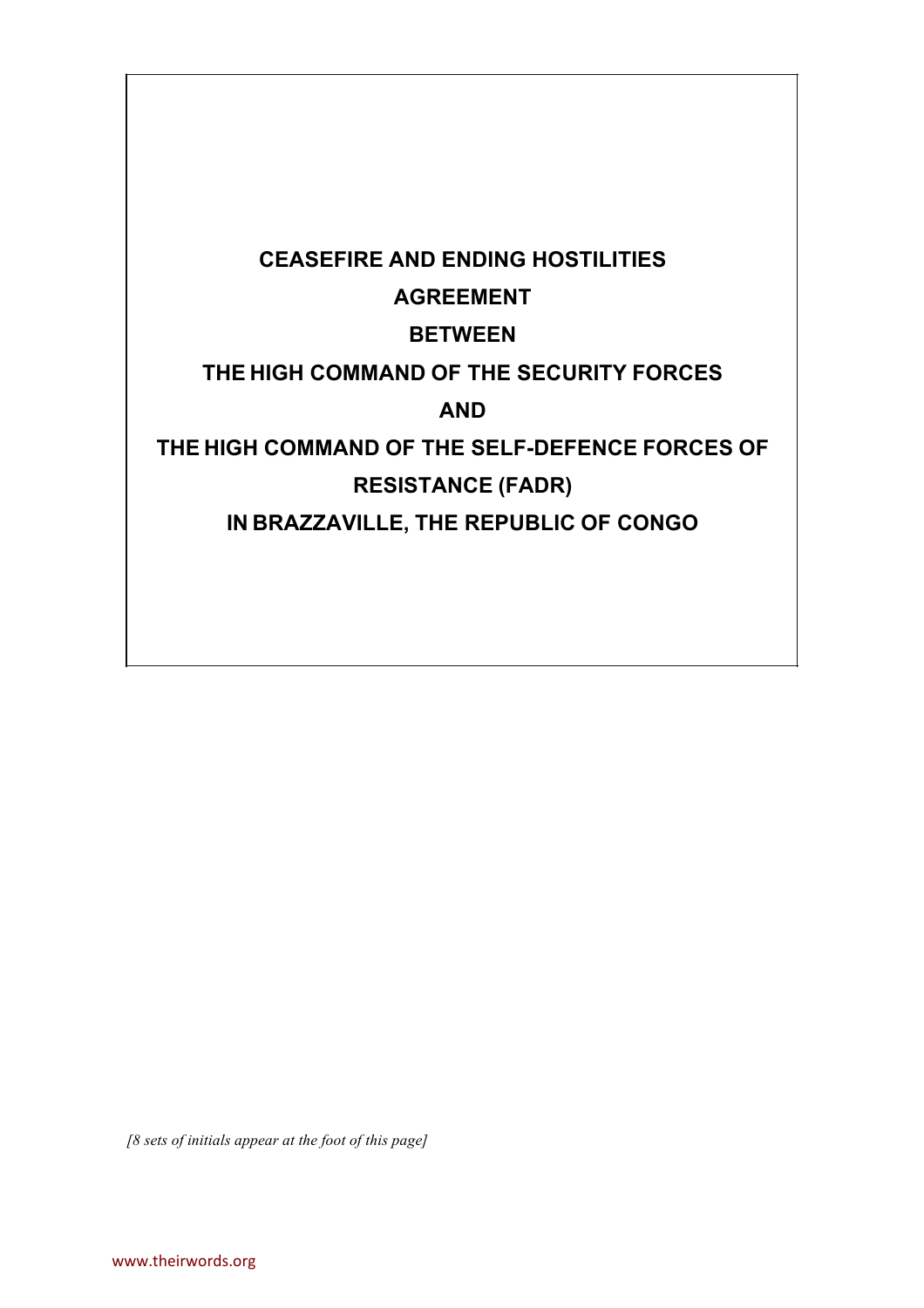### **Introduction**

By this Agreement the **High Command of the Security Forces** mandated by the **Government,**

The Party of the First Part

and

The Party of the Second Part

The **High Command of the Self-Defence Forces of Resistance** (French acronym FADR), mandated by the **National Resistance Council** (French acronym CNR), are committed to restoring genuine and lasting peace in Congo.

The stakeholders in this agreement are convinced that one of the necessary conditions for the establishment of genuine and lasting peace in our country is the non-use of arms, without exception, to resolve political conflicts.

From now on, this agreement aims to record all the relevant clauses to ending hostilities and their induced effects.

Under the mediation of "the sage of Africa", **His Excellency El Hadj OMAR BONGO, President of the Gabonese Republic**, both parties agreea s follows: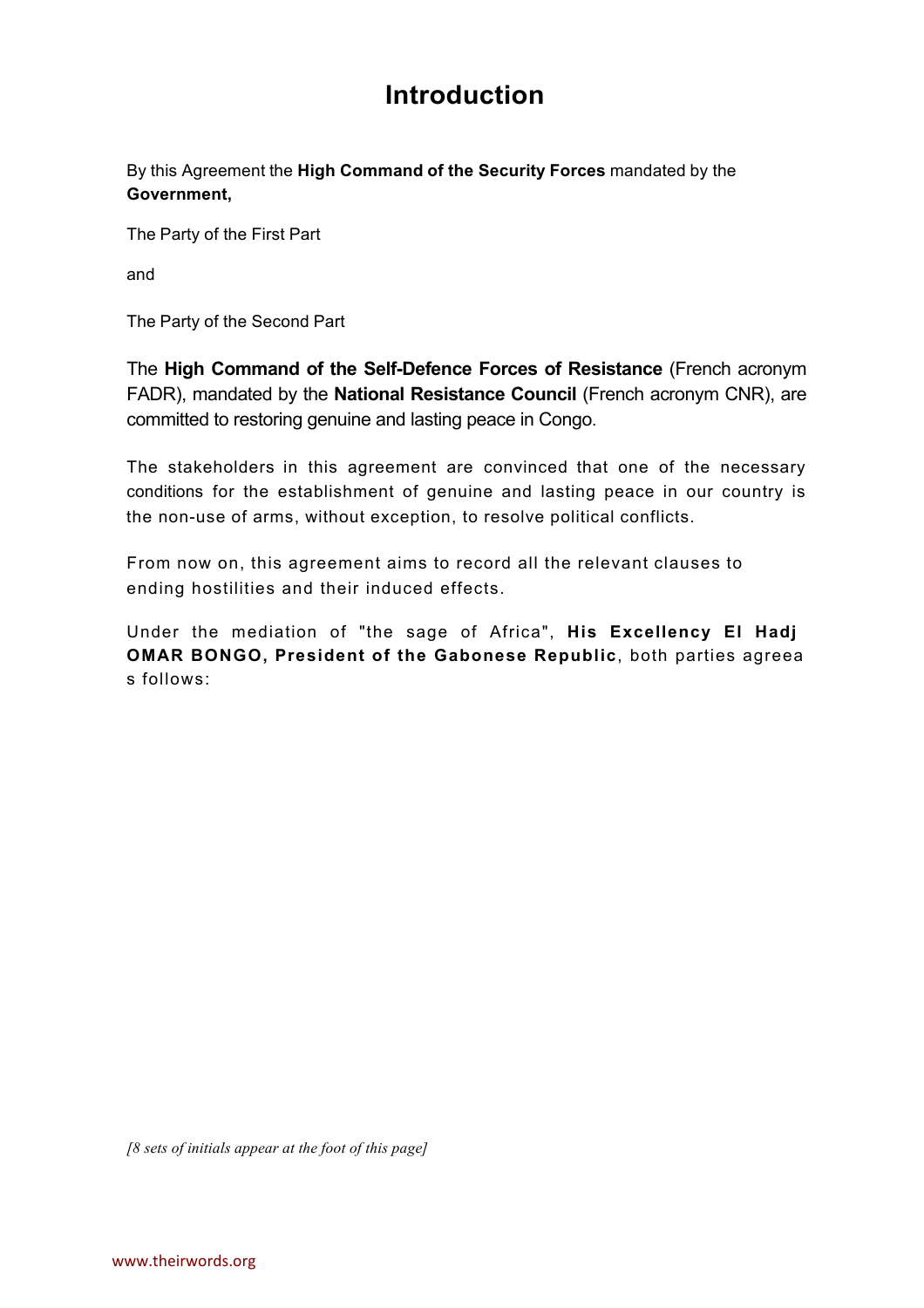#### Chapter I: CEASE-FIRE AND END OF HOSTILITIES

The signatories of this agreement:

• Convinced that without peace, our country, the Congo, cannot preserve and consolidate national unity nor promote democracy and development;

• Convinced that only dialogue and the non-resort to weapons, without exception, can provide a lasting solution to our country's internal and external conflicts.

• Convinced that peace can be restored and preserved through the establishment of a national dialogue, agree to:

*Article 1:* Put an end to hostilities throughout the national territory and particularly in the regions of Bouenza, Pool, Lekoumou, Niari, and Kouilou.

Chapter II: THE MONITORING COMMISSION FOR THE AGREEMENTS ON CEASE-FIRE AND END OF HOSTILITIES

*Article 2:* The signatories of this agreement agree to the establishment of a mixed and equal Monitoring Commission for the Agreement on Ceasefire and Ending Hostilities, responsible for:

Monitoring and verifying stipulations for the implementation of ceasefires in conflict zones:

• Defining the practical implementation of the cease-fire and end of hostilities agreement throughout the country, especially in conflict areas;

Ensuring the redeployment of the Security Forces throughout the national territory;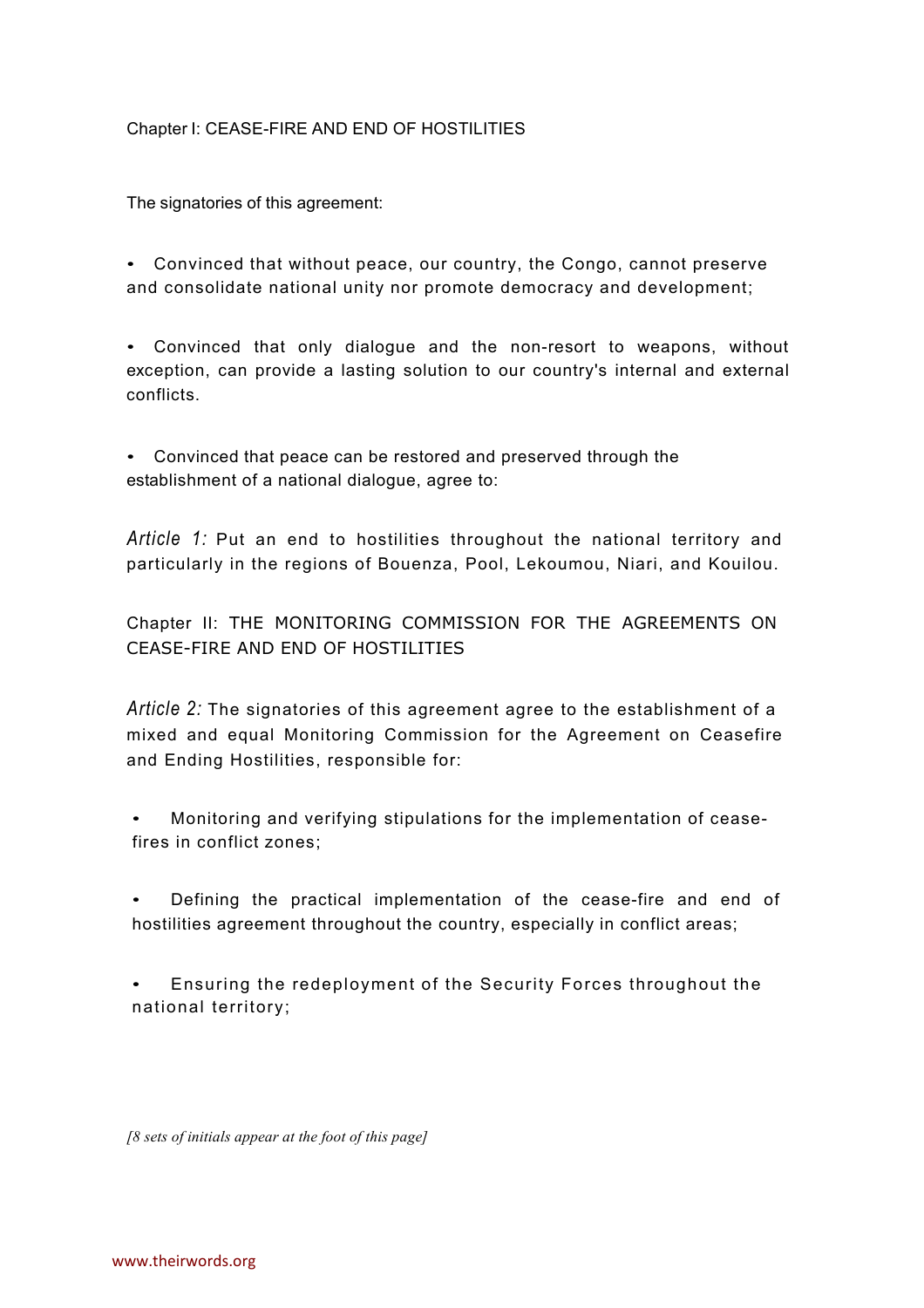• Ensuring the demilitarisation of political parties, movements, and associations;

• Ensuring the collection of all weapons, ammunition and explosives.

*Article 3:* The mixed and equal Monitoring Commission for the agreements on cease-fire and end of hostilities is placed under the auspices of **His Excellency EL Hadj OMAR BONGO, President of the Gabonese Republic.**

*Article 4:* The duties and composition of the aforementioned Committee are listed in the appendix.

#### **CHAPTER III: GENERAL STIPULATIONS**

*Article 5:* The signatories agree to the following:

• The adoption and promulgation of a General Amnesty law covering acts of war committed from 5 June 1997 up until the date this agreement is signed;

• The free movement of persons and goods, as well as humanitarian personnel, in conflict zones;

• Reintegration of officers, NCOs, and other ranks belonging to the Self-Defence Forces of Resistance (FADR) without consultation;

• The reintegration of civil servants and other State officials from the para-public and private sector, who are members of the Self-Defence Forces of Resistance;

• The reintegration into schools and universities of pupils and students who were previously unable to take-up their schooling place because of war;

• The release of all civilian and military personnel detained because of war;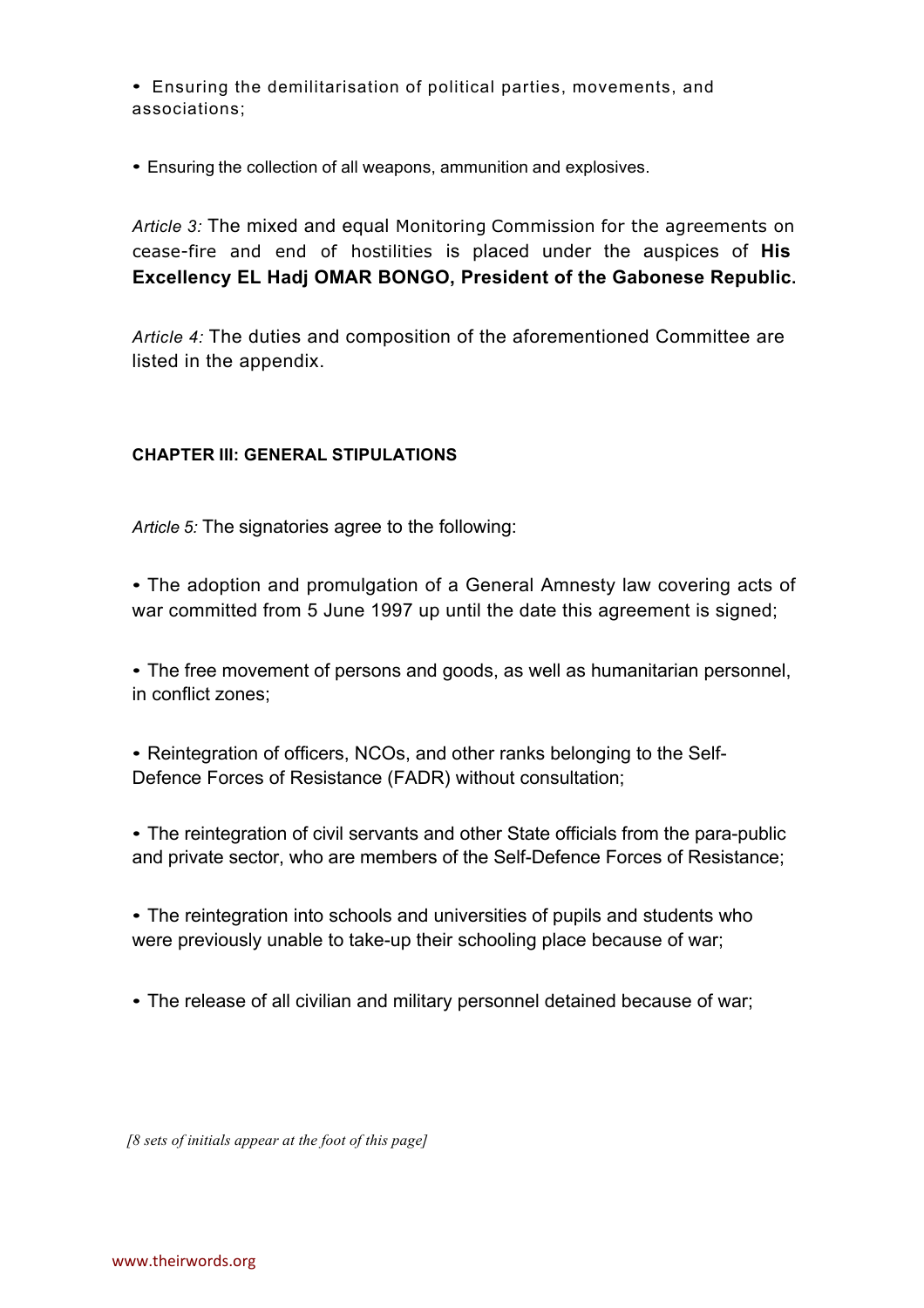• Recruitment into the Security Forces and reintegration of Self-Defence Forces of Resistance (FADR) members into society.

• The development of humanitarian corridors, by the signatories, providing assistance to the population, under the control of the mixed and equal Monitoring Commission for the agreements on cease-fire and end of hostilities.

• The unconditional return of civil servants and other State officials to their respective services with a review of administrative situations;

• The unconditional restoration of the rights of civil servants, government officials, and members of the FADR, to defend their retirement rights following the war, as on the date of June 5th they still had one (1) two (2) or three (3) years of service remaining.

#### **CHAPTER IV: FROM THE SECURITY FORCES**

Political stability and peace closely depend on the solutions brought to security issues in general and to the Security Forces in particular.

The status, composition, command and the establishment of the Security Forces must guarantee the stability of institutions, peace, the mutual trust of all brothers in arms in general, and the signatories of this agreement in particular, who undertake to fully contribute to the process of the imperative reorganisation of the Security Forces, while also focusing on issues relating to rebuilding careers.

*Article 6:* The signatories of this agreement demand:

• The reorganisation of the Security Forces ;

• The unconditional reinstatement into the Security Forces, reprising the same rank they held on June 5th 1997, of soldiers, gendarmes, and other civilian personnel who have joined their respective body no later than the date on which this agreement is signed;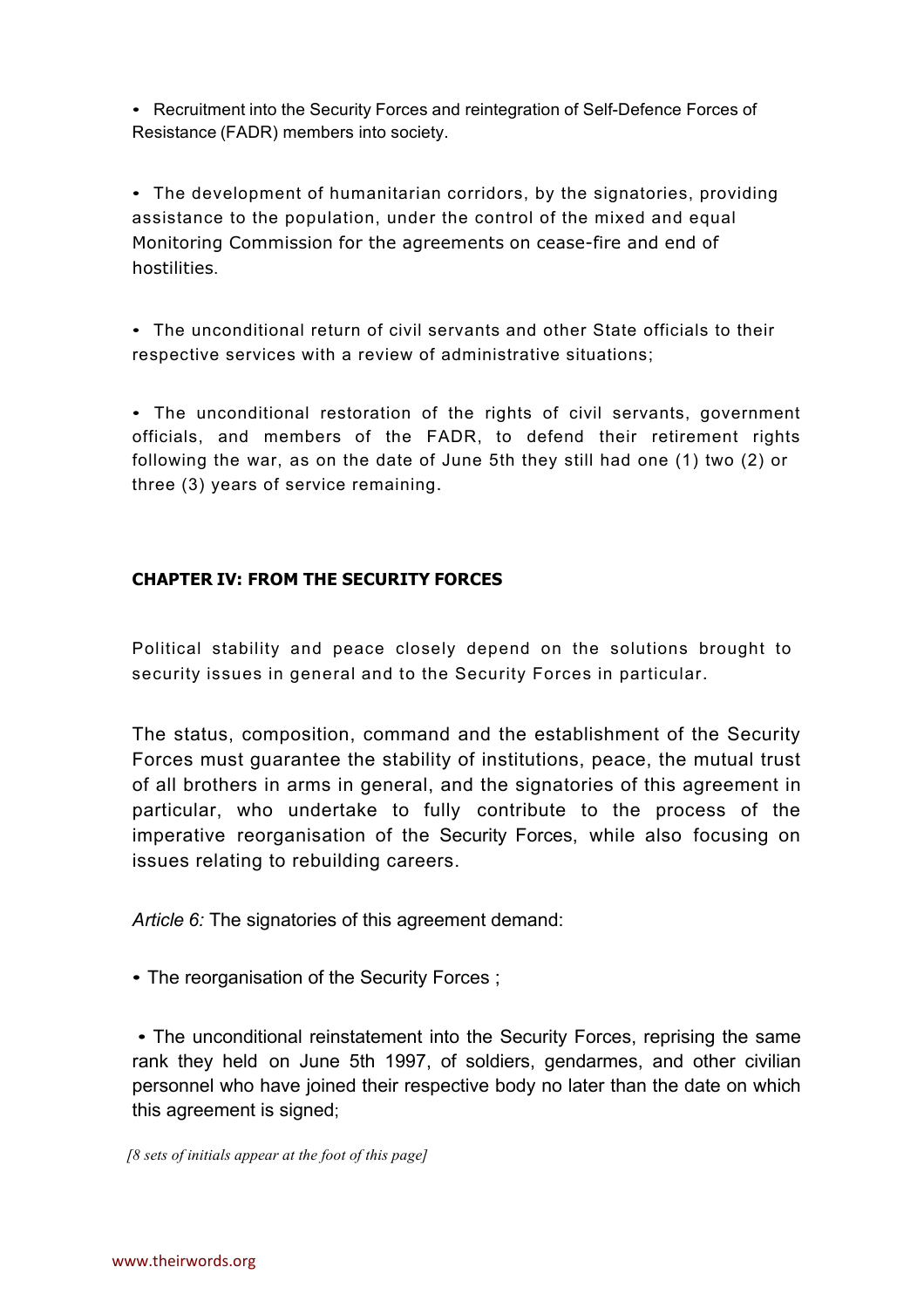• An end to all military action against the FADR signatories of this agreement;

• Recruitment into the Security Forces and reintegration into society of FADR members.

#### **CHAPTER V: FROM THE GOVERNMENT OF THE REPUBLIC**

*Article 7:* The signatories of this agreement recommend:

• The establishment of a **National Committee for the Reorganisation of the Security Forces**,

• The mobilisation of the national and international community for multiform assistance to the population and huge support of the competent NGOs, with the aim to finance the rehabilitation and retraining of FADR members ;

• The recognition of the stipulation to relax the official schooling age in favour of those children whose schooling was disrupted by war.

#### **CHAPTER VI: COMMON STIPULATIONS**

Article 8: The signatories of this agreement agree to promote and integrate all initiatives that contribute to the preservation of peace in the Republic of Congo.

*Article 9:* They ask all citizens and organised groups to contribute to the collection of weapons under the auspices of the Monitoring Commission assisted by the signatories.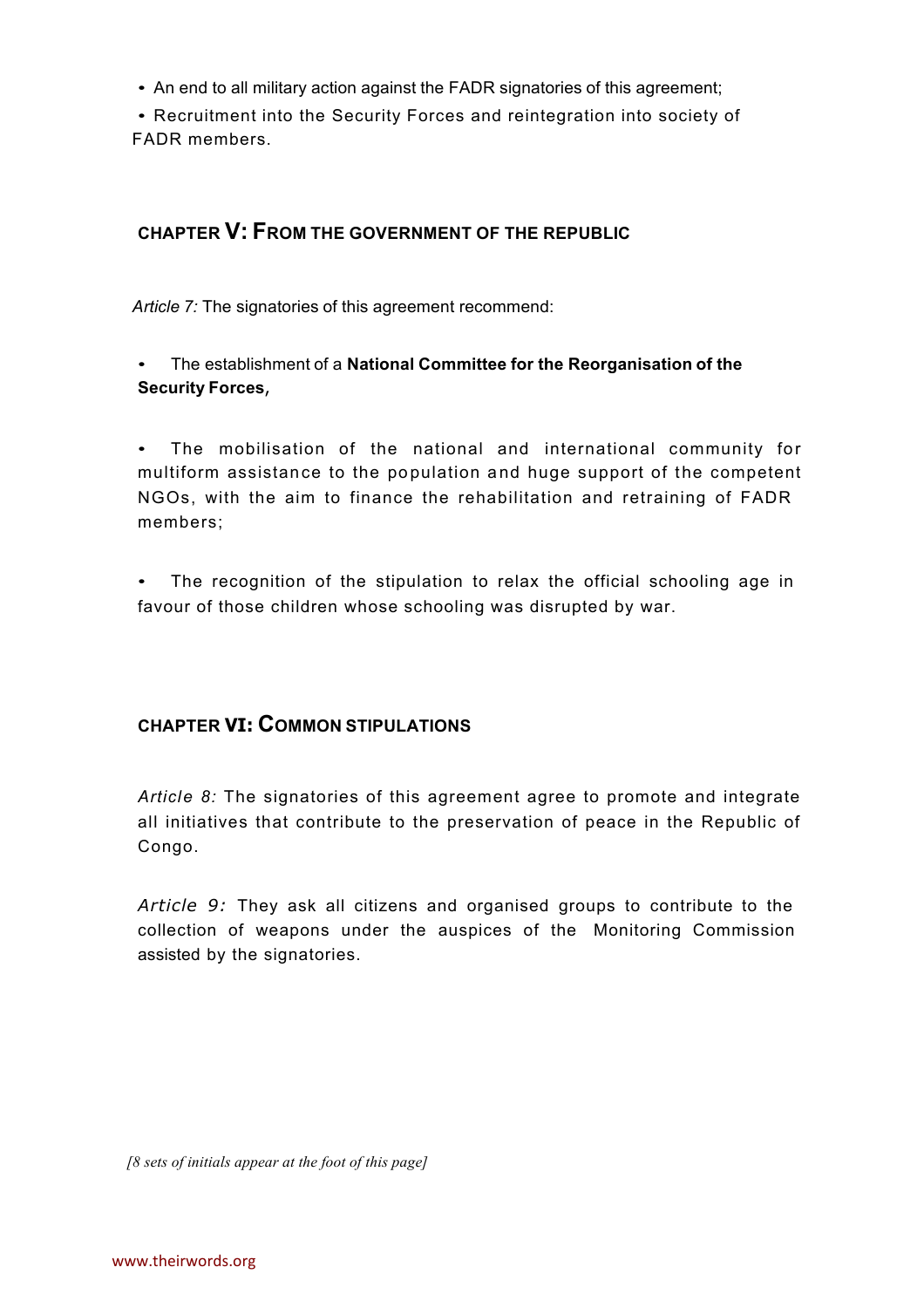*Article 10:* They demand the ban throughout the national territory of coercive acts and reprisals against any person or organised group that adheres and commits to promoting peace and national reconciliation.

#### **CHAPTER VII: FINAL STIPULATIONS**

*Article 11:* The signatories of this agreement undertake to form a united alliance that can oppose all forces that are hostile to peace and national reconciliation, as well as supporters of violence in all its forms.

*Article 12:* They hope for the compliance of ethical policies, guarantee of a pluralist expression of public opinion, the strictly observed practice of moderation and tolerance by both public and private media.

*Article 13:* The signatories of this agreement agree to recommend to His Excellency El Hadj Omar Bongo, President of the Gabonese Republic, as international mediator for the continuing efforts for peace in Africa and particularly in the Republic of Congo, the organisation, as soon as possible and with the assistance of the international community, of an **inclusive National Dialogue** towards lasting peace and the return of democracy in the Republic of the Congo, Brazzaville.

*Article 14:* The signatories declare to be fully bound by the terms of the present agreement and promise to implement it completely.

*Drawn up in Brazzaville, on December 29th 1999*